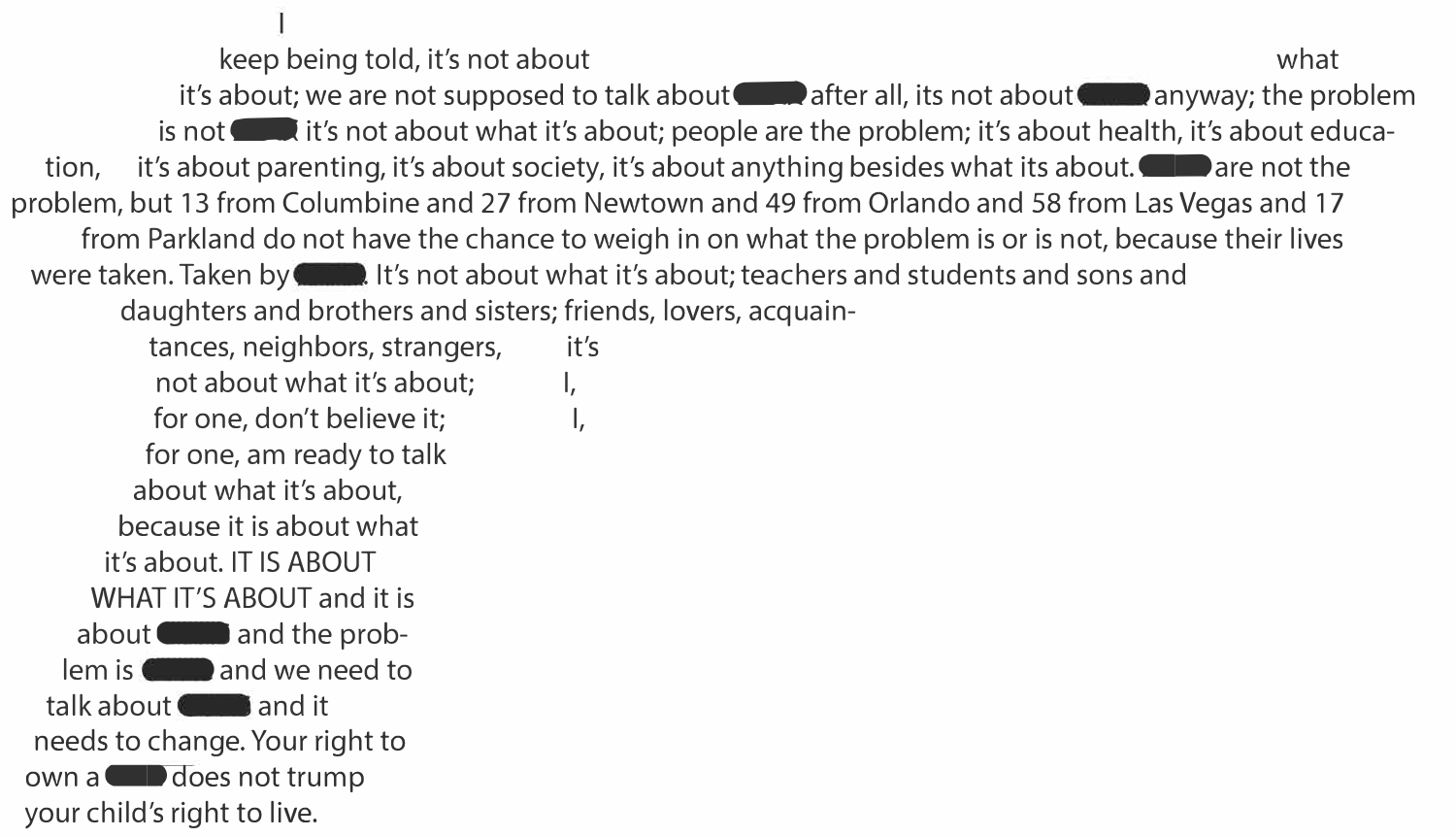You put on makeup tonight, because maybe in the back of your mind you wanted him to tell you "you look pretty". You haven't seen him since last winter; since the last time he kissed you, and you let him, because it was New Years Eve, after all, and you had a few too many drinks and you let him take off your tights because that's what he wanted and you wanted to be wanted so you let him;

it's summer now, and you are with someone else, someone better than him, but you still put on makeup tonight and you still came to the party where you knew he would be and you drank a little too much and you flirted a little too, you have to admit, and maybe you held on a little too long when you hugged him and maybe your eyes were telling him it was okay and it wasn't okay

it wasn't okay

but you didn't say no when he laid on the couch with you and you didn't push him away when he wrapped his much stronger, toned arms around your much smaller, soft frame

and you didn't yell when he started to pull down your pants and you didn't tell him to stop when he turned your face to his and kissed you; you pretended to be asleep and you let your mouth go limp and your body went rigid but you still let him touch you until he gave up and you went to sleep

and you woke up in the morning and you didn't tell anyone and you convinced yourself it was okay and you could have said something but you didn't so now you can't complain and you can't act differently and you can't say you're the victim because you encouraged him and you could have stopped it but you didn't and you and you and you and you and now I know it wasn't me.